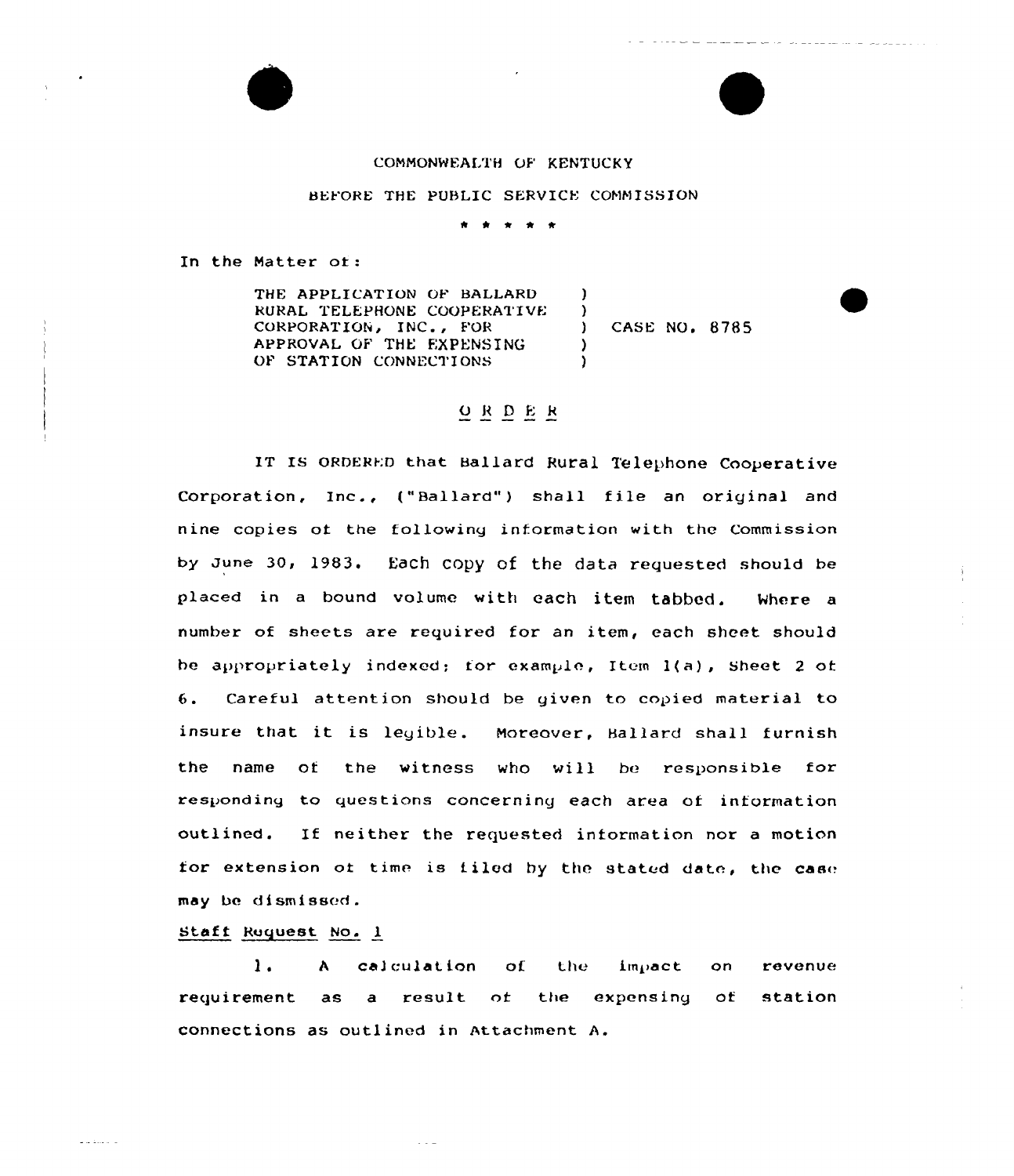$\Delta \sim 10^{-1}$  k

2. <sup>A</sup> calculation of service charges as outlined in Attachment B.

> 3. <sup>A</sup> billing analysis for proposed service charges. Done at Franktort, Kentucky, this 9th day of June, 1983.

> > PUBLIC SERVICE COMMISSION

Commission the

ATTEST:

 $\parallel$ 

**Secretary**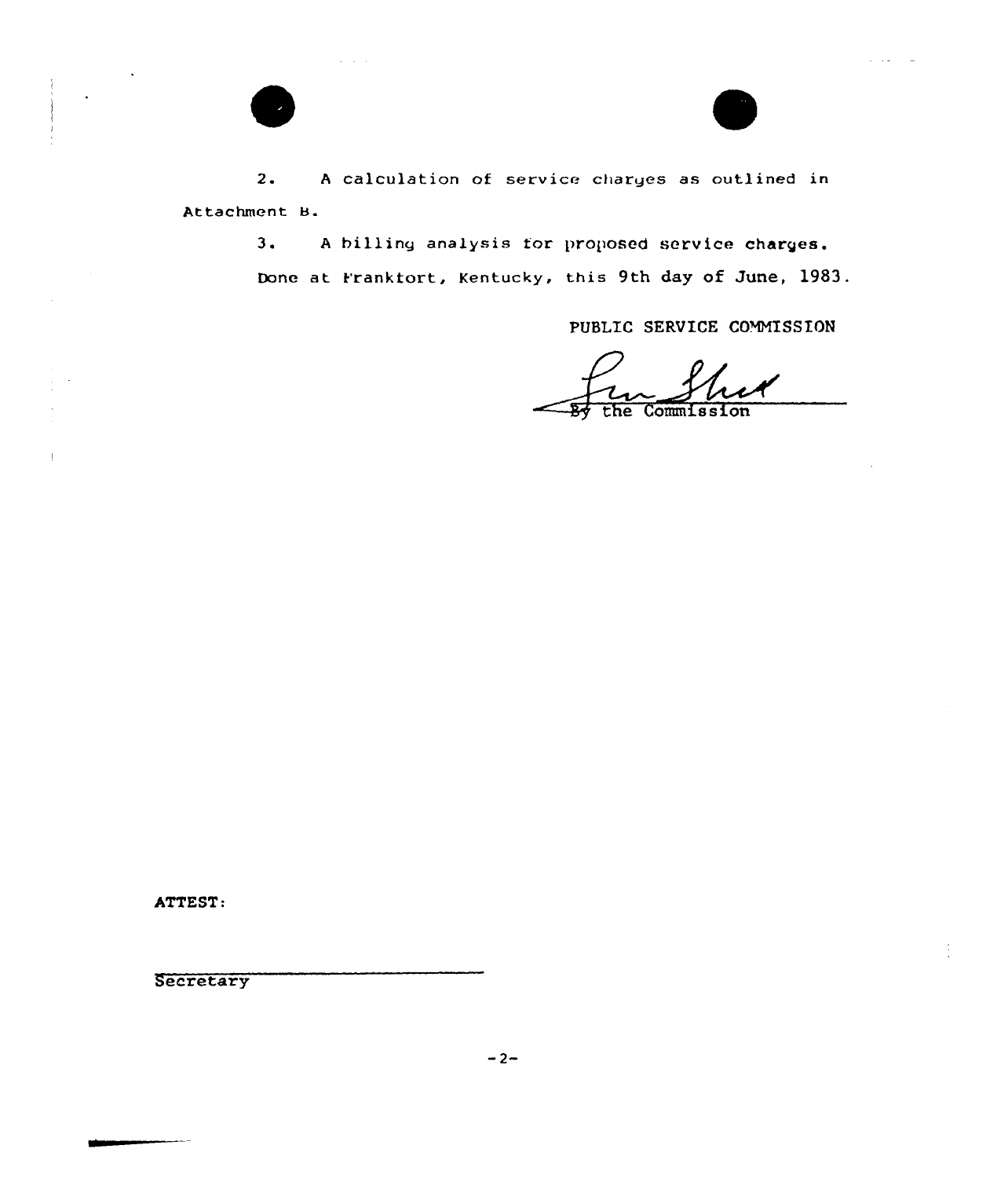ATTACHMENT A

This attachment is a suggested technique for estimating the impact on the revenue requirement of expensing station . connection expenses. Your company may substitute a different method if you choose..

Account 232 must be separated. The companies which have the cost already separated should use the recorded amounts. The companies which do not have the account separated must use one of the following three methods:

1. Conduct a new time and motion study.

 $2.$ Use an existing study.

 $3.$ Use the attached industry study.

<sup>A</sup> copy of the study should be attached and filed with the study results.

- A. As of year end 1980 (or more current period, if available) show separately the 'amounts for:
	- a. Plani in service for station connections--inside wire
	- b. Plant in service for station connections-other
	- c. Depreciation reserve for <sup>s</sup> tation connections. inside wire
	- d. Depreciation reserve for station connectionsother

For expediency purposes, the reserve should be apportioned in the same manner as plant in service for Account 232. If the present reserve for Account 232 is negative, the negative amount should be assigned to station connections-inside wire and the  $\cdot$ : reserve for station connections-other set at zero.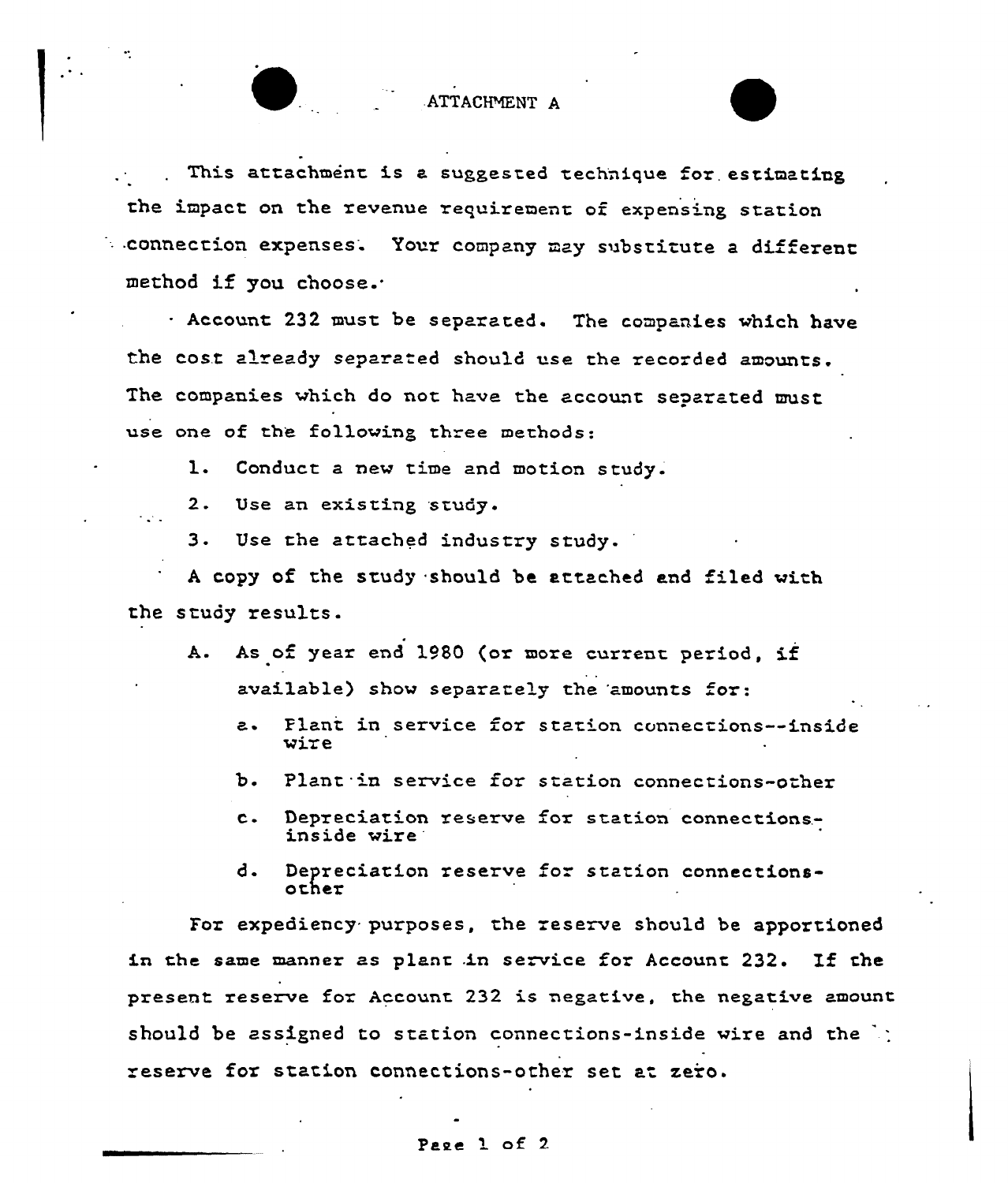|                                   |            | riolected Stammon                                                                                                                                                                                                           | Year     |                                  |     | Yeer 4                             |             | Iear J                             | $\triangle G \triangle F$ |                                  |
|-----------------------------------|------------|-----------------------------------------------------------------------------------------------------------------------------------------------------------------------------------------------------------------------------|----------|----------------------------------|-----|------------------------------------|-------------|------------------------------------|---------------------------|----------------------------------|
|                                   |            | Conne bns-Inside Wire (3)                                                                                                                                                                                                   | Ş.       | х                                | \$. |                                    |             | X.                                 | Ş.                        | X                                |
|                                   |            | -Other                                                                                                                                                                                                                      |          | W                                |     | W                                  |             | W                                  |                           | W                                |
|                                   |            | $-Total$                                                                                                                                                                                                                    |          | <u>xu</u>                        |     | <u>xu</u>                          |             | <u>XV</u>                          |                           | XW                               |
|                                   | $c_{\ast}$ | Projected station connection expenses - Four Year Phase-in<br>(The abbreviation SC-I refers to Station Connections-Inside<br>Wire.)                                                                                         |          |                                  |     |                                    |             |                                    |                           |                                  |
| <b>Line</b><br>No.                |            | Description                                                                                                                                                                                                                 |          |                                  |     | <u>Year 1 Year 2 Year 3 Year 4</u> |             |                                    |                           |                                  |
| ı<br>2<br>$\overline{\mathbf{3}}$ |            | Annual depreciation expense for<br>account 232 at present rates<br>Less: Depreciation on SC-Other (1)<br>Subtotal                                                                                                           | Ş.<br>इइ | $\boldsymbol{z}$<br>$(\Upsilon)$ | Ş.  | $\mathbf{z}$<br>(Y)<br><u>27</u>   | Ş.          | $\mathbf{z}$                       | Ş                         | $\mathbf{z}$                     |
| 4<br>5                            |            | Embedded $SC-I$ $(2)$ times $10\%$<br>Year 1 SC-I additions (3)<br>times .75 times $10\% - A$                                                                                                                               | s        | T<br>1/2A                        | Ş   | T<br>A                             | \$          | A                                  | \$.                       | т<br>A                           |
| 6<br>$\cdot$                      |            | Year 2 SC-I additions (3)<br>times .50 times $10\% = B$<br>$Near$ 3 SC-I additions (3)                                                                                                                                      |          |                                  |     | 1/2B                               |             | В                                  |                           | B                                |
| 8<br>$\mathbf{9}$                 |            | times .25 times $10\%$ = C<br>New depreciation SC-I<br>Increase (decrease) depreciation:                                                                                                                                    |          | TD.                              |     | TD                                 |             | 1/2C<br>TD                         |                           |                                  |
|                                   |            | $L8-L3$                                                                                                                                                                                                                     | \$__     | 2x                               | S., | <u>2X</u>                          | <u>s _</u>  | <u>zx</u>                          | Ş.                        | <u>zx</u>                        |
| 10                                |            | · Year 1-SC-I additions (3)<br>times.25                                                                                                                                                                                     | \$       | D                                |     |                                    |             |                                    |                           |                                  |
| $\mathbf{11}$                     |            | Year 2 SC-I additions (3)<br>times.50                                                                                                                                                                                       |          |                                  | \$. | E                                  |             |                                    |                           |                                  |
| 12                                |            | Year 3 SC-I additions (3)<br>times .75                                                                                                                                                                                      |          |                                  |     |                                    | S           |                                    |                           |                                  |
| 13<br>14<br>15<br>16              |            | Year 4 SC-I additions (3) times 1<br>Cost of removal<br>Salvage<br>Cost of reconnects & reinstalls                                                                                                                          |          | H<br>L                           |     | M<br>$\mathbf{O}$                  |             | $\overline{\phantom{a}}$<br>N<br>R | s                         | G<br>$\sim$<br>$\mathbf{o}$<br>S |
| 17                                |            | Impact of expensing SC-I each<br>year (L10 through L16)                                                                                                                                                                     | $S_{-}$  | $\overline{DX}$                  |     | $S$ $EX$                           |             | $S$ $FX$                           |                           | <u>S GX</u>                      |
| 18                                |            | Total impact - four year phase in<br>$(L17$ plus $L9$ )                                                                                                                                                                     | Ş,       | XZ                               |     | $S$ XZ                             | $S_{\perp}$ | <u>xz</u>                          |                           | <u>5 xz</u>                      |
| (1)                               |            | Use 5% rate times SC-Other (embedded cost + projected SC-Other<br>additions) unless you can justify some other rate.                                                                                                        |          |                                  |     |                                    |             |                                    |                           |                                  |
| (2)                               |            | Embedded SC-I (Investment less accumulated reserve as of con-<br>version date).                                                                                                                                             |          |                                  |     |                                    |             |                                    |                           |                                  |
| (3)                               |            | New additions should be estimated for each year of the four year<br>period. Depreciation rate on new addition is 10% annually, but<br>only 1/2 of this annual depreciation is allowed in the first year<br>of the saaition. |          |                                  |     |                                    |             |                                    |                           |                                  |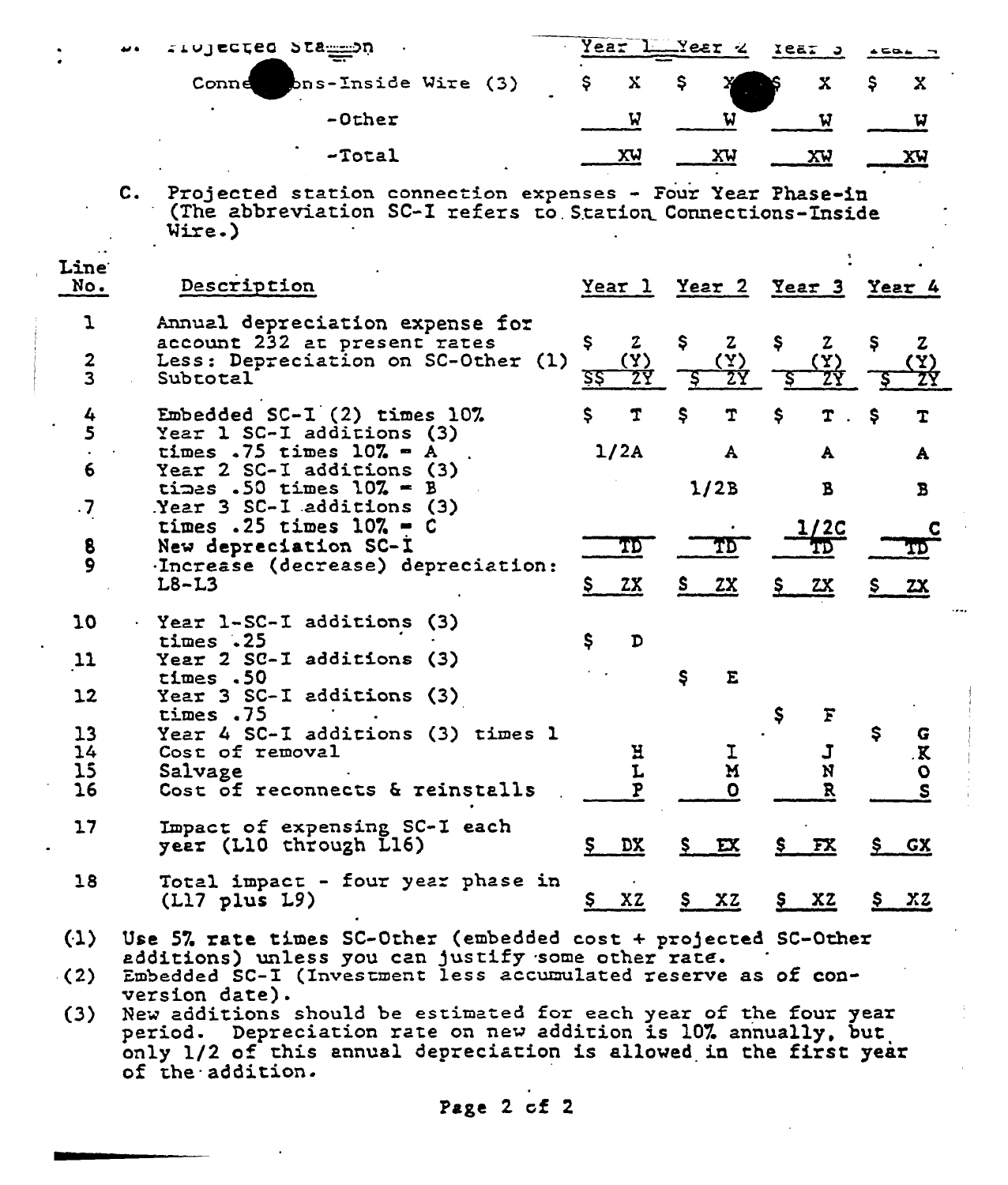ATTACHMENT B



|  |  |  | Industry Study    |  |  |
|--|--|--|-------------------|--|--|
|  |  |  | 232 Cost Analysis |  |  |

 $\ddot{\phantom{0}}$ 

| Material Costs (Per Unit)                                                                                                                                                             | Capitalize | Expense                                |  |
|---------------------------------------------------------------------------------------------------------------------------------------------------------------------------------------|------------|----------------------------------------|--|
| Protector :                                                                                                                                                                           |            | $\mathcal{A}$ is a set $\mathcal{A}$ . |  |
| Grounding Device                                                                                                                                                                      |            |                                        |  |
| Drop Wire<br>% Aerial Drops x 110' x Cost Aerial<br>Drop/foot                                                                                                                         |            |                                        |  |
| 7. Buried Drops x 150' x Cost Buried<br>Drop/foot                                                                                                                                     |            |                                        |  |
| <b>Inside Wire</b><br>7. Residential x 30' x Cost Inside Wire/foot<br>% Business x 45' x Cost Inside Wire/foot                                                                        |            |                                        |  |
| Jack                                                                                                                                                                                  |            |                                        |  |
| Miscellaneous Material                                                                                                                                                                | 1.00       | 1.00                                   |  |
| TOTAL MATERIAL                                                                                                                                                                        |            |                                        |  |
| Labor Costs                                                                                                                                                                           |            |                                        |  |
| Service Order Charge<br>$\cdot$ 5 X $\cdot$ 3 hours X $\frac{\cdot}{\cdot}$ per hour<br>Line Connection Charge<br>Connect Line .5 hours X<br>per hour<br>Install Drop $1.2$ hours $X$ |            |                                        |  |
| per hour<br>Premises Visit Charge<br>$.5 X .5$ hours X<br>per hour                                                                                                                    |            |                                        |  |
| Station Handling Charge<br>.3 hours X _____ per hour<br>Premises Work Charge<br>.7 hours X ______ per hour                                                                            |            |                                        |  |
| TOTAL LABOR                                                                                                                                                                           |            |                                        |  |
| * Other Charges to be inclued if not part of loaded labor rate.<br>Other Charges<br>Vehicle Charges<br>$.5 X .5$ hours $X$ ________ per hour                                          |            |                                        |  |
| TOTAL OTHER CHARGES                                                                                                                                                                   |            |                                        |  |
|                                                                                                                                                                                       |            |                                        |  |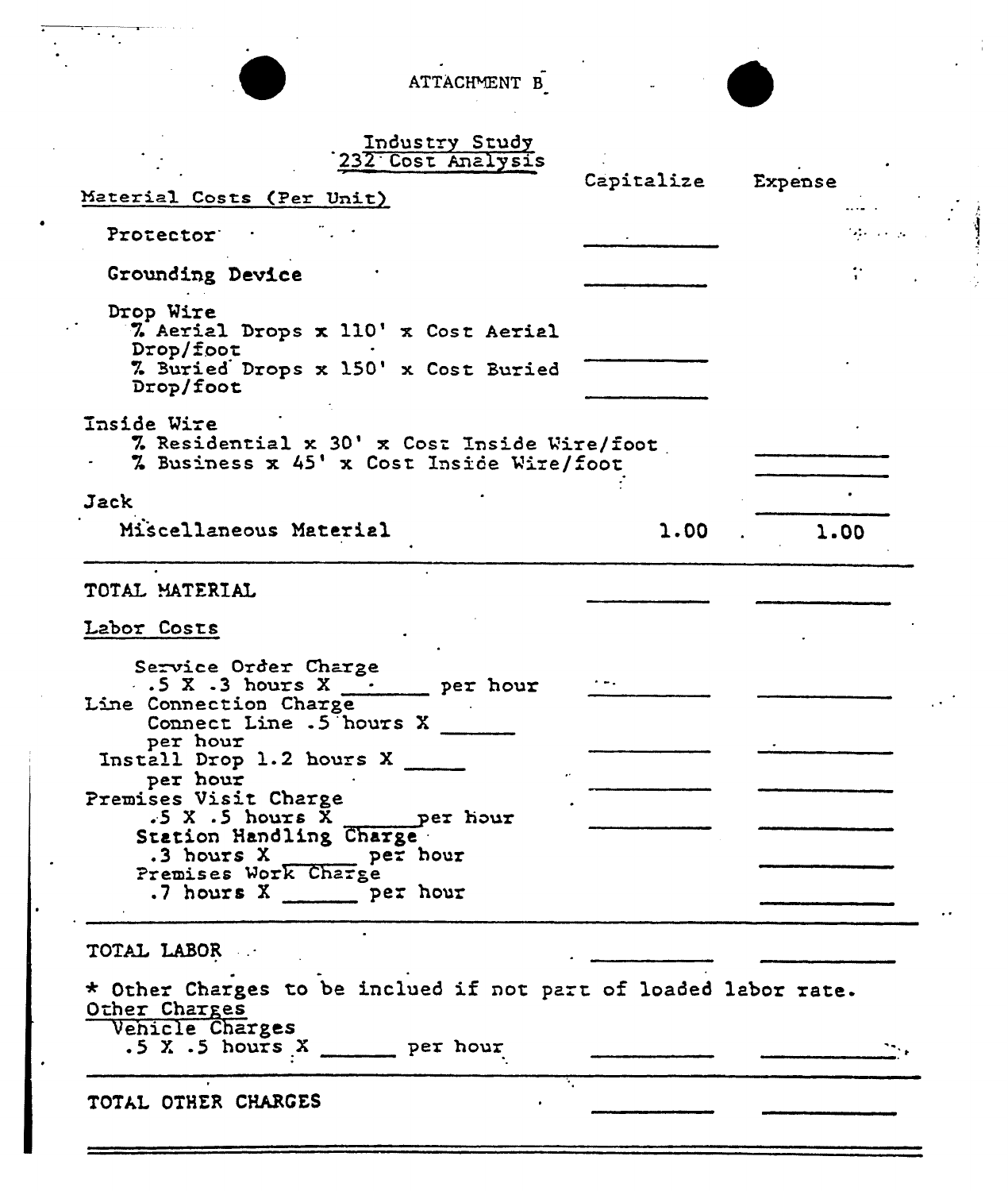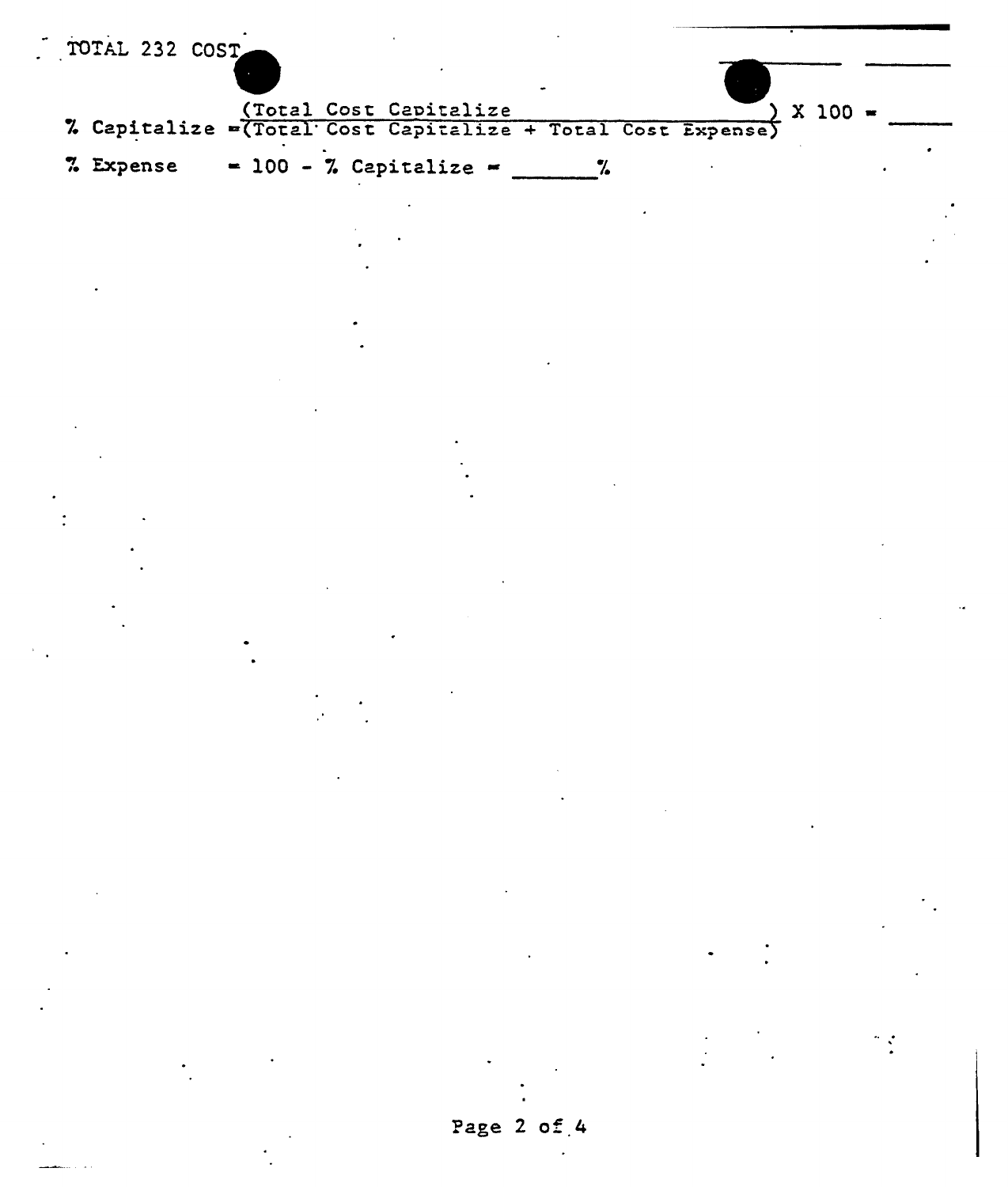# SERVICE CHARGES

 $\ddot{\cdot}$ 

|                                                                                                                                       |                                                                  | Description of Charge  Definition of Charge                                                                                                                                                                    | Charge Amount |  |  |  |  |  |  |
|---------------------------------------------------------------------------------------------------------------------------------------|------------------------------------------------------------------|----------------------------------------------------------------------------------------------------------------------------------------------------------------------------------------------------------------|---------------|--|--|--|--|--|--|
|                                                                                                                                       |                                                                  | A) Service Order Charge : Work operation that occurs in<br>(All Services) business office, traffic, work<br>assignment, revenue, etc. as<br>required by customer for work<br>. performed by telephone company. |               |  |  |  |  |  |  |
|                                                                                                                                       | (All Services)                                                   | B) Line Connection Charge Work operation required to pro-<br>wide link between central office<br>and customers premises up to and<br>including protector.                                                      |               |  |  |  |  |  |  |
|                                                                                                                                       | (All Services)                                                   | C) Premises Visit Charge Work operation requiring visit<br>to customers premises.                                                                                                                              |               |  |  |  |  |  |  |
|                                                                                                                                       | D) Premises Work Charge<br>Dr) (Residential)<br>Db) (Business)   | Work operation requiring the in-<br>side wiring of customers premises<br>including wall jacks.                                                                                                                 |               |  |  |  |  |  |  |
|                                                                                                                                       | (All Stations)                                                   | E) Station Handling Charge Work operation requiring the<br>moving, connecting, or changing<br>of. telephones.                                                                                                  |               |  |  |  |  |  |  |
|                                                                                                                                       |                                                                  | A) Service Order Charge=labor (.3 hours $X$ ____ per hour) = $S$                                                                                                                                               |               |  |  |  |  |  |  |
|                                                                                                                                       | B) Line Connection Charge=labor (.5 hours X ___ per hour) = $\S$ |                                                                                                                                                                                                                |               |  |  |  |  |  |  |
| C) Premises Visit Charge=labor (.5 hours $X$ - per hour) + vehicle charge (.5 hours $X$ - per hour)<br>$\approx$ S                    |                                                                  |                                                                                                                                                                                                                |               |  |  |  |  |  |  |
| Dr) Residential Premises Work Charge = material (residential<br>wire + jack + 1.00) = labor (.6 hours X ___ per hour) = $\frac{1}{5}$ |                                                                  |                                                                                                                                                                                                                |               |  |  |  |  |  |  |
|                                                                                                                                       |                                                                  | Db) Business Premises Work Charge = material (business wire +<br>$jack + 1.00$ = labor (.9 hours X ___ per hour)                                                                                               |               |  |  |  |  |  |  |
|                                                                                                                                       | hour)                                                            | :) Station Handling Charge - labor (.3 hours $X = per$<br>-                                                                                                                                                    | \$            |  |  |  |  |  |  |
|                                                                                                                                       |                                                                  |                                                                                                                                                                                                                |               |  |  |  |  |  |  |

 $\frac{1}{2}$